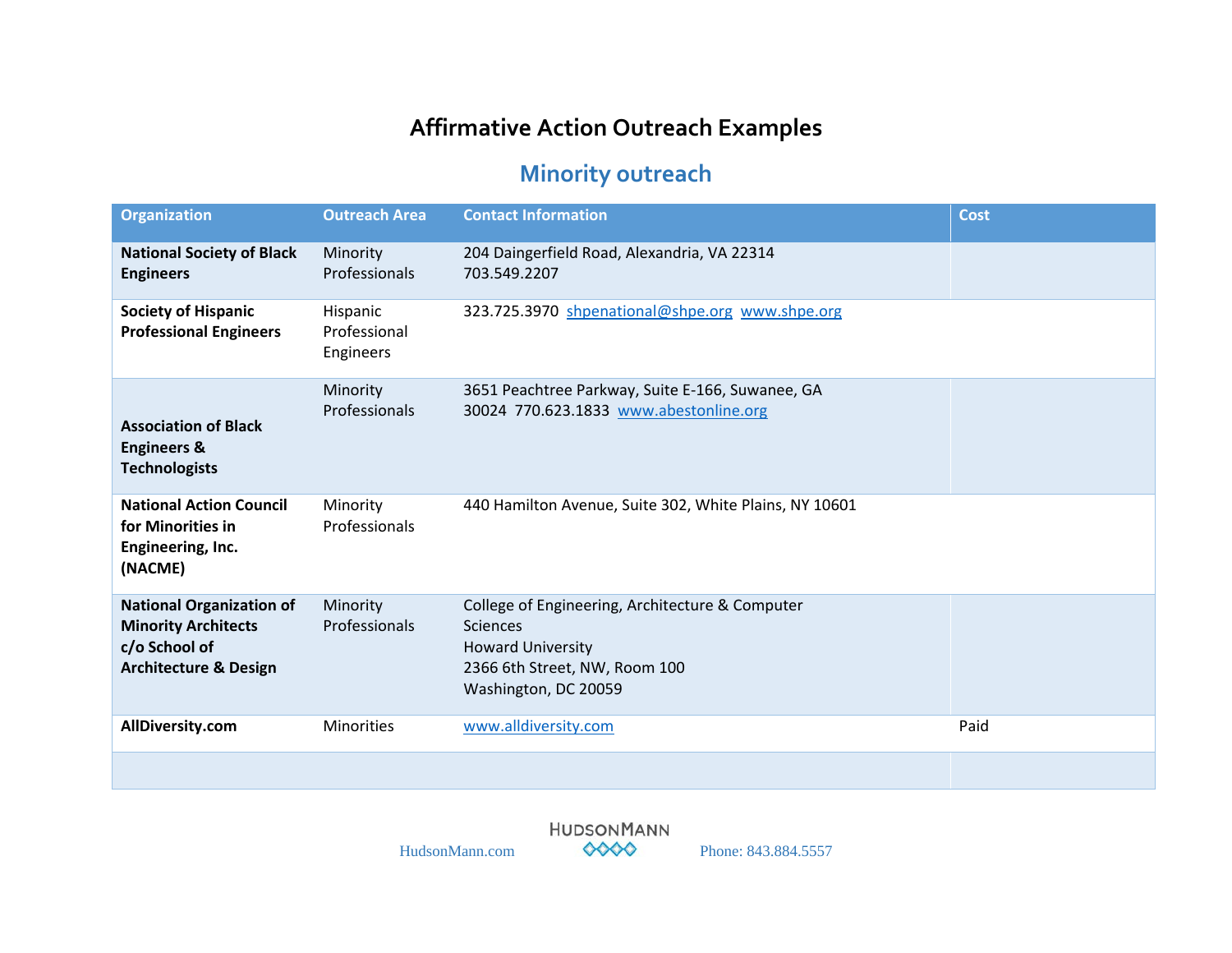| <b>EXAMPLES OF LOCAL MINORITY</b>                      |                   |                                                                                                                                                                   |  |
|--------------------------------------------------------|-------------------|-------------------------------------------------------------------------------------------------------------------------------------------------------------------|--|
|                                                        |                   | Urban League, Spanish Action League, NAACP, Local<br><b>Technical Schools</b>                                                                                     |  |
|                                                        |                   | <b>FEMALE OUTREACH</b>                                                                                                                                            |  |
| <b>Society of Women</b><br><b>Engineers</b>            | Women<br>Outreach | 203 North La Salle Street, Suite 1675<br>Chicago, IL 60601<br>Lester McNair, Program Manager<br>www.swe.org                                                       |  |
| <b>Center for Women in IT</b><br>(CWIT)                | Women<br>Outreach | 1000 Hilltop Circle<br>Baltimore, MD 21250<br>410-455-2822<br>www.umbc.edu/cwit                                                                                   |  |
| <b>Women in Engineering</b><br>and Science (WISE)      | Women<br>Outreach | Clemson University College of Engineering and Science<br><b>Riggs Hall</b><br>Clemson, SC 29634<br>Website:<br>www.clemson.edu/ces/wise/outreach/wise_choice.html |  |
| <b>American Business</b><br><b>Women's Association</b> | Women<br>Outreach | 11050 Roe Ave., Suite 200<br>Overland Park, KS 66211 USA<br>Phone 1-800-228-0007 Fax (913) 660-0101<br>www.Careers.abwa.org/employers                             |  |
| <b>NCWO</b>                                            | Women<br>Outreach | 714 G ST. SE, Suite 200<br>Washington, DC 20003<br>Phone: 202-293-4505 Fax: 202-293-4507<br>Womensorganizations.org                                               |  |
| AdvancingWomen.com                                     |                   | http://careers.advancingwomen.com                                                                                                                                 |  |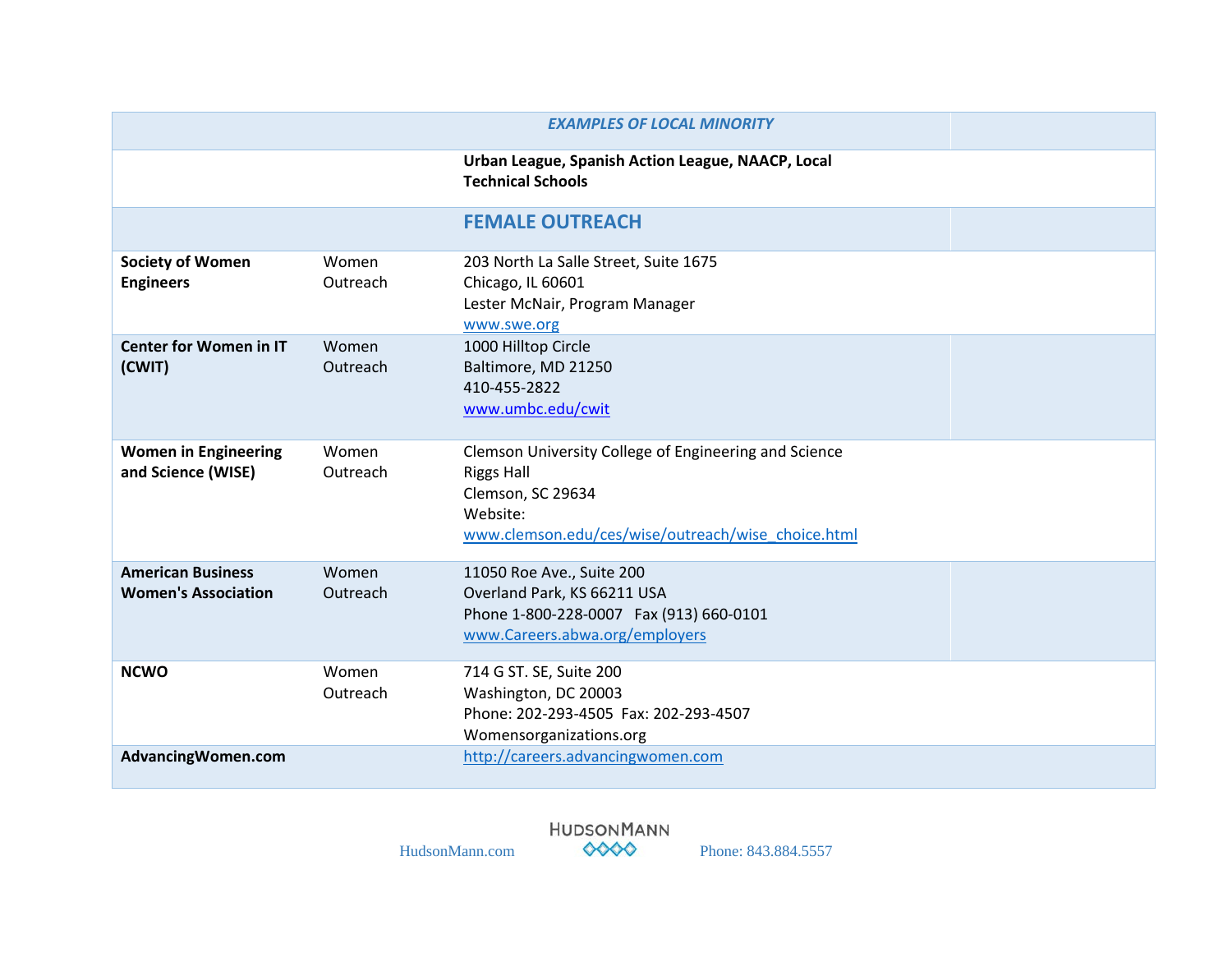| <b>Women in Technology</b><br><b>International</b>          | Women<br>Outreach   | 11500 Olympic Blvd, Suite 400, Los Angeles, CA 90064<br>www.jobs.witi4hire.com | Paid |
|-------------------------------------------------------------|---------------------|--------------------------------------------------------------------------------|------|
| <b>National Association for</b><br><b>Female Executives</b> | Women<br>Outreach   | www.nafe.com                                                                   | Paid |
| <b>Women for Hire</b>                                       | Women<br>Outreach   | www.jobs.womenforhire.com/employer/                                            | Paid |
| <b>Women Outreach for</b><br>multiple industries            | Women<br>Outreach   | http://www.recruiting-online.com/course55a.html                                |      |
|                                                             |                     | <b>Examples of Local Non-Professional Female Outreach</b>                      |      |
|                                                             |                     | YWCA, Women's Opportunity Center, Local Technical<br>Schools                   |      |
| <b>National Resource</b><br>Directory (new 2011)            | Veteran<br>Outreach | www.nationalresourcedirectory.gov                                              | Paid |
| Dept. of Labor                                              | Veteran<br>Outreach | www.dol.gov/vets                                                               | Free |
| <b>Employer Support of</b><br><b>Guard and Reserve</b>      | Veteran<br>Outreach | www.esgr.org                                                                   |      |
| <b>Hire Patriots</b>                                        | Veteran<br>Outreach | PO Box 2461, Big Bear City, CA 92314<br>www.hirepatriots.com                   | Free |
| <b>National Veterans</b><br><b>Foundation</b>               | Veteran<br>Outreach | www.nvf.org                                                                    | Free |
| <b>Hire a Hero</b>                                          | Veteran<br>Outreach | www.HireAHero.com                                                              | Free |

HUDSONMANN<br>HudsonMann.com  $\bullet\bullet\bullet\bullet$  Phone: 843.884.5557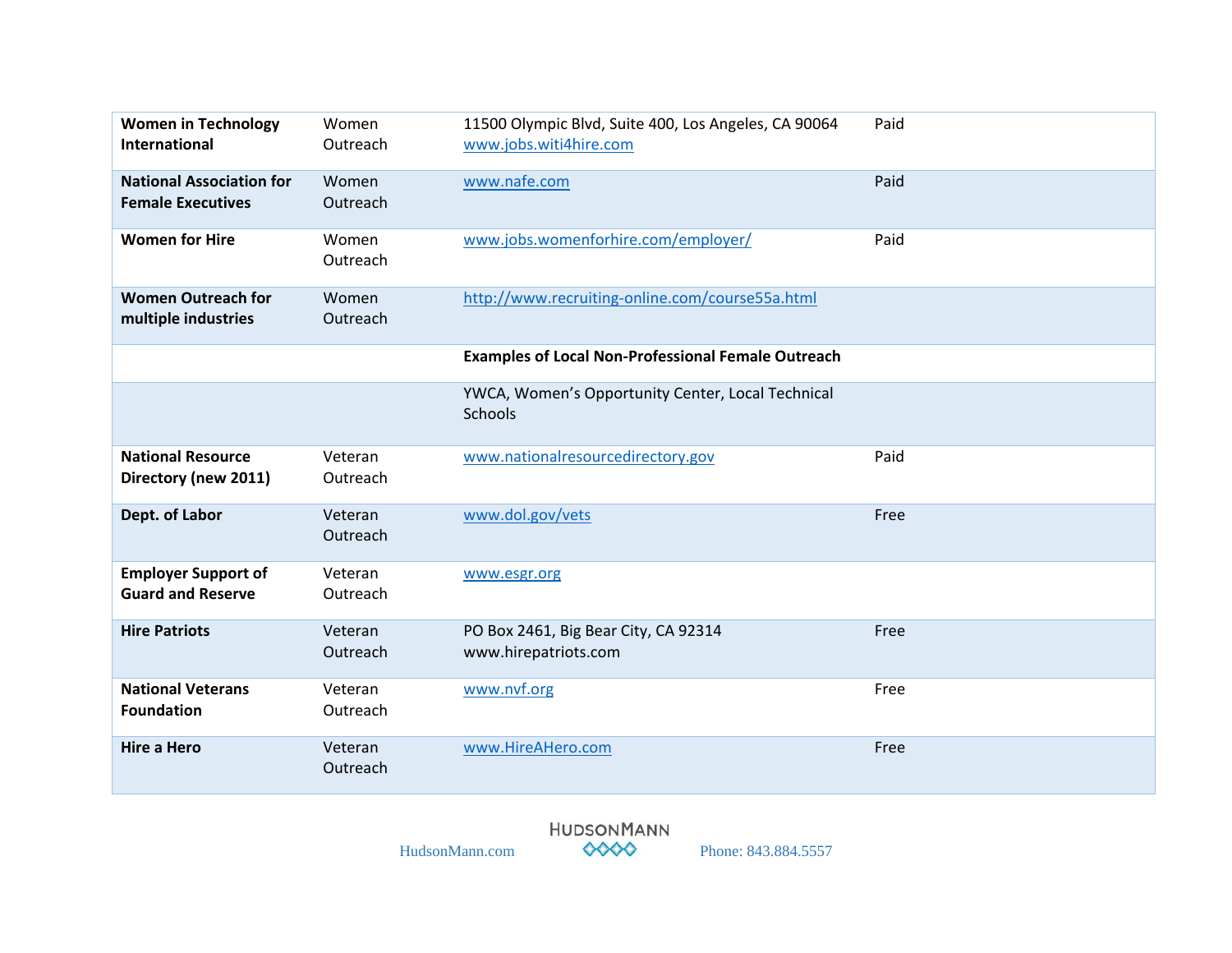| <b>Veterans Job Bank</b>                                      | Veteran<br>Outreach    | www.vets.jobs                                                                                    | Free |
|---------------------------------------------------------------|------------------------|--------------------------------------------------------------------------------------------------|------|
| <b>Military Connection</b>                                    | Veteran<br>Information | www.militaryconnection.com                                                                       | Free |
| <b>Military</b>                                               | Veteran<br>Information | www.military.com                                                                                 | Free |
| <b>Wounded Warrior Project</b>                                | Veteran<br>Outreach    | www.woundedwarriorproject.org                                                                    | Free |
| <b>Vet Central</b>                                            | Veteran<br>Outreach    | www.jobcentral.com/vetcentral/                                                                   |      |
| eBenefits                                                     | Veteran<br>Outreach    | https://www.ebenefits.va.gov/ebenefits/homepage                                                  | Free |
| <b>Veteran Staffing Network</b>                               | Veteran<br>Outreach    | www.vsnusa.org                                                                                   |      |
| Gijobs.com                                                    | Veteran<br>Outreach    | www.gijobs.com/schools/                                                                          |      |
|                                                               |                        | <b>Examples of Local Military Outreach</b>                                                       |      |
|                                                               |                        | Nearby Military Bases, Veteran's job boards on LinkedIN                                          |      |
|                                                               |                        | <b>DISABILITY OUTREACH</b>                                                                       |      |
| Dept. of Labor's Office of<br><b>Disability Policy (ODEP)</b> | Disability             | www.dol.gov/odep/                                                                                |      |
| <b>Job Accommodation</b><br>Network (Jan)                     | Disability             | http://askjan.org                                                                                |      |
| <b>EARN</b>                                                   | Disability             | www.askearn.org                                                                                  |      |
|                                                               |                        | <b>HUDSONMANN</b><br>$\diamond\diamond\diamond\diamond$<br>HudsonMann.com<br>Phone: 843.884.5557 |      |